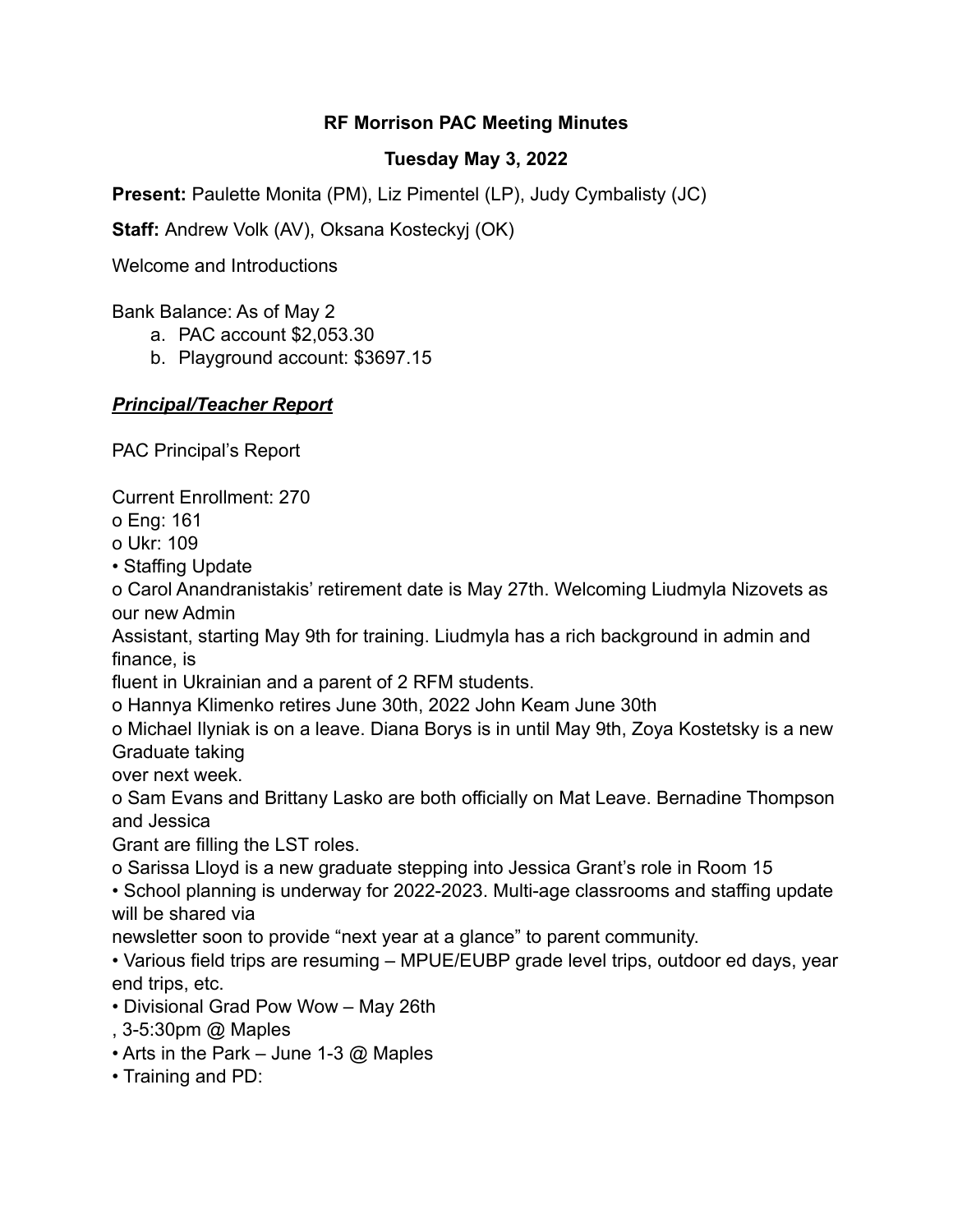o April 22nd: Blanket Exercise (Indigenous Perspectives) and Quamajug/INUA Tour at WAG o May 27th – Teacher-led PD day o June 13th – Report Writing/School Planning Day

### *MPUE report*

Children from Ukraine enrolling in the EUBP - 20 so far across the Province at April 30th.

MPUE has a sign up for #Backpack4Hope on our website. for children fleeing war in Ukraine age 2 to17. Make sure Parent contact forms go home with new families

MPUE will be hiring up to 3 summer students.

We will be doing the grad parade again this year. Request will come out for participation and names for grade 6's certificates in English and Ukrainian

Grade 6 camp at Camp Manitou - May 25 - 4 pm to May 26th - 4 pm

Grade 4/5 Leo Mol Gardens and Indigenous program at the Zoo. May 30th.

MPUE participates in Dauphin Ukrainian Festival and Folklorama.

Newcomer program to offer chrombooks to 8 students

#### *PAC Update*

- Grade % grad and school end community bbq. Date plan for June 23 rain date June 28. LP to send donation letters to Superstore and Wholesale Club. PM would look into entertainment. AW to see if BBQ from Seven Division works due to issue last time with burner
- Hot Lunch Boston Pizza order due May 25th to be held June 10th